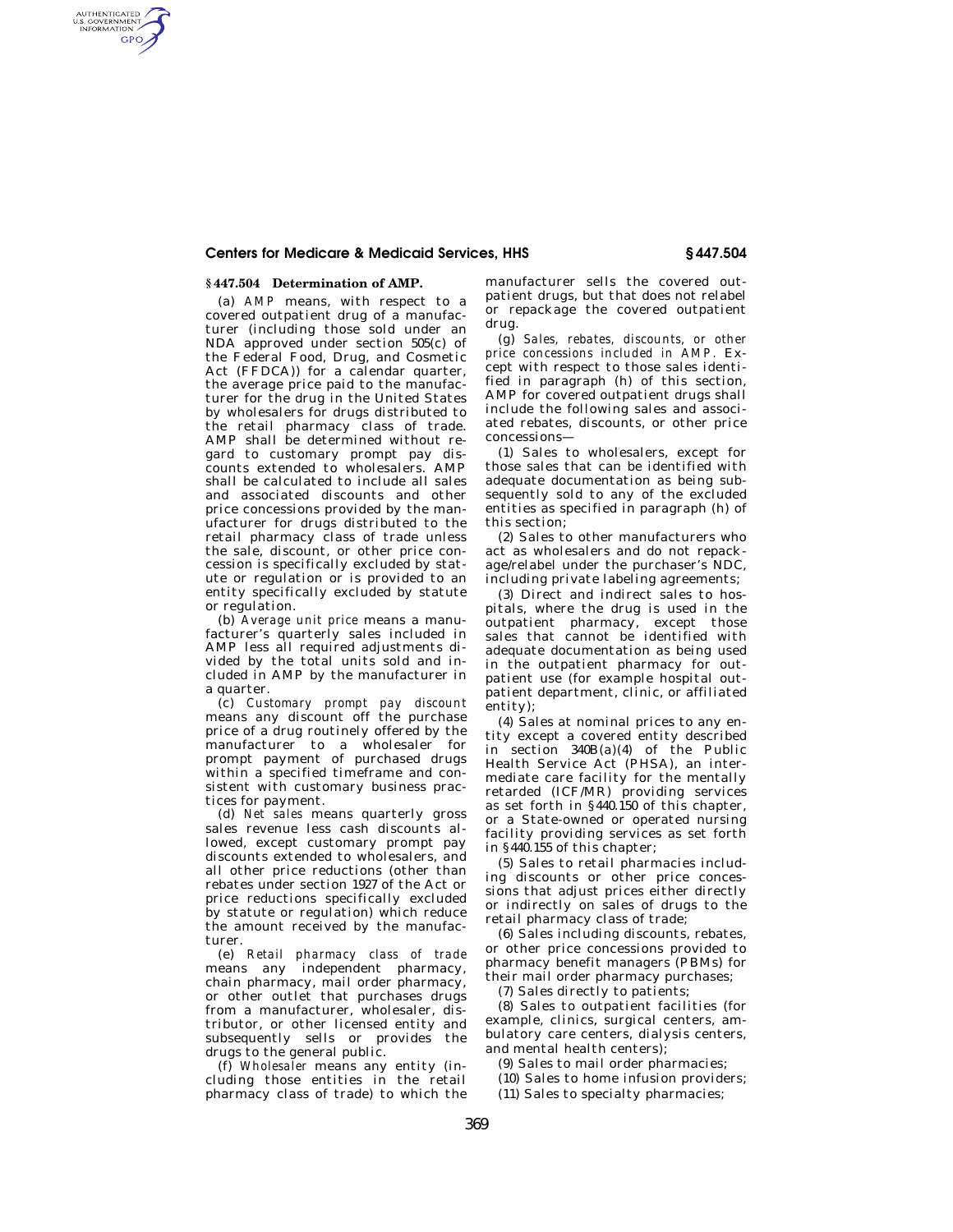**§ 447.504 42 CFR Ch. IV (10–1–10 Edition)** 

(12) Sales to home health care providers;

(13) Sales to physicians;

(14) Rebates, discounts, or other price concessions (other than rebates under section 1927 of the Act or as otherwise specified in the statute or regulations) associated with sales of drugs provided to the retail pharmacy class of trade; and

(15) Sales of drugs reimbursed by third party payers including the Medicare Part D Program, a Medicare Advantage prescription drug plan (MA– PD), a Qualified Retiree Prescription Drug Plan under section 1860D–22(a)(2) of the Act, Children's Health Insurance Program (CHIP), State pharmaceutical assistance programs (SPAPs), health maintenance organizations (HMOs) (including managed care organizations (MCOs)) that do not purchase or take possession of drugs, TRICARE Retail Pharmacy Program (TRRx), and Medicaid Programs that are associated with sales of drugs provided to the retail pharmacy class of trade (except for rebates under section 1927 of the Act or as otherwise specified in the statute or regulations).

(h) *Sales, rebates, discounts, or other price concessions excluded from AMP.*  AMP excludes—

(1) Any prices on or after October 1, 1992, to the Indian Health Service (IHS), the Department of Veterans Affairs (DVA), a State home receiving funds under 38 U.S.C. 1741, the Department of Defense (DoD), the Public Health Service (PHS), or a covered entity described in section  $1927(a)(5)(B)$  of the Act (including inpatient prices charged to hospitals described in section  $\overline{3}40B(a)(4)(\overline{L})$  of the PHSA);

(2) Any prices charged under the Federal Supply Schedule (FSS) of the General Services Administration (GSA);

(3) Any depot prices (including TRICARE) and single award contract prices, as defined by the Secretary, of any agency of the Federal Government;

(4) Direct and indirect sales to hospitals, where the drug is used in the inpatient setting or in the outpatient pharmacy for outpatient use where the sales cannot be identified with adequate documentation;

(5) Sales to HMOs (including MCOs, and HMO/MCO-operated pharmacies) that purchase or take possession of drugs;

(6) Sales to long-term care facilities, including nursing facility pharmacies, contract pharmacies for the nursing facility where these sales can be identified with adequate documentation, and other entities where the drugs are dispensed through a nursing facility pharmacy, such as assisted living facilities;

(7) Sales to hospices (inpatient and outpatient);

(8) Sales to veterinarians;

(9) Sales to prisons;

(10) Sales outside the 50 States and the District of Columbia;

(11) Sales to State, county, and municipal entities;

(12) Sales to patient assistance programs;

(13) Sales to wholesalers where the drug is distributed to the non-retail pharmacy class of trade;

(14) Sales to wholesalers or distributors where the drug is relabeled under the wholesalers' or distributors' NDC number;

(15) Manufacturer coupons redeemed by a consumer, agent, pharmacy or another entity acting on behalf of the manufacturer, but only to the extent that the full value of the coupon is passed on to the consumer and the pharmacy, agent, or other entity does not receive any price concession;

(16) Manufacturer vouchers;

(17) Manufacturer-sponsored drug discount card programs;

(18) Free goods, not contingent upon any purchase requirement;

(19) Bona fide service fees;

(20) Customary prompt pay discounts extended to wholesalers;

(21) Returned or replaced goods when accepted or replaced in good faith;

(22) Discounts, rebates, or other price concessions to PBMs, except for their mail order pharmacy's purchases.

(23) Associated rebates, discounts, or other price concessions to third party payers including the Medicare Part D Program, an MA–PD, Qualified Retiree Prescription Drug Plan under section  $1860D-22(a)(2)$  of the Act, CHIP, SPAPs, HMOs (including MCOs that do not take possession of drugs) the TRICARE Retail Pharmacy Program, and Medicaid Programs; and